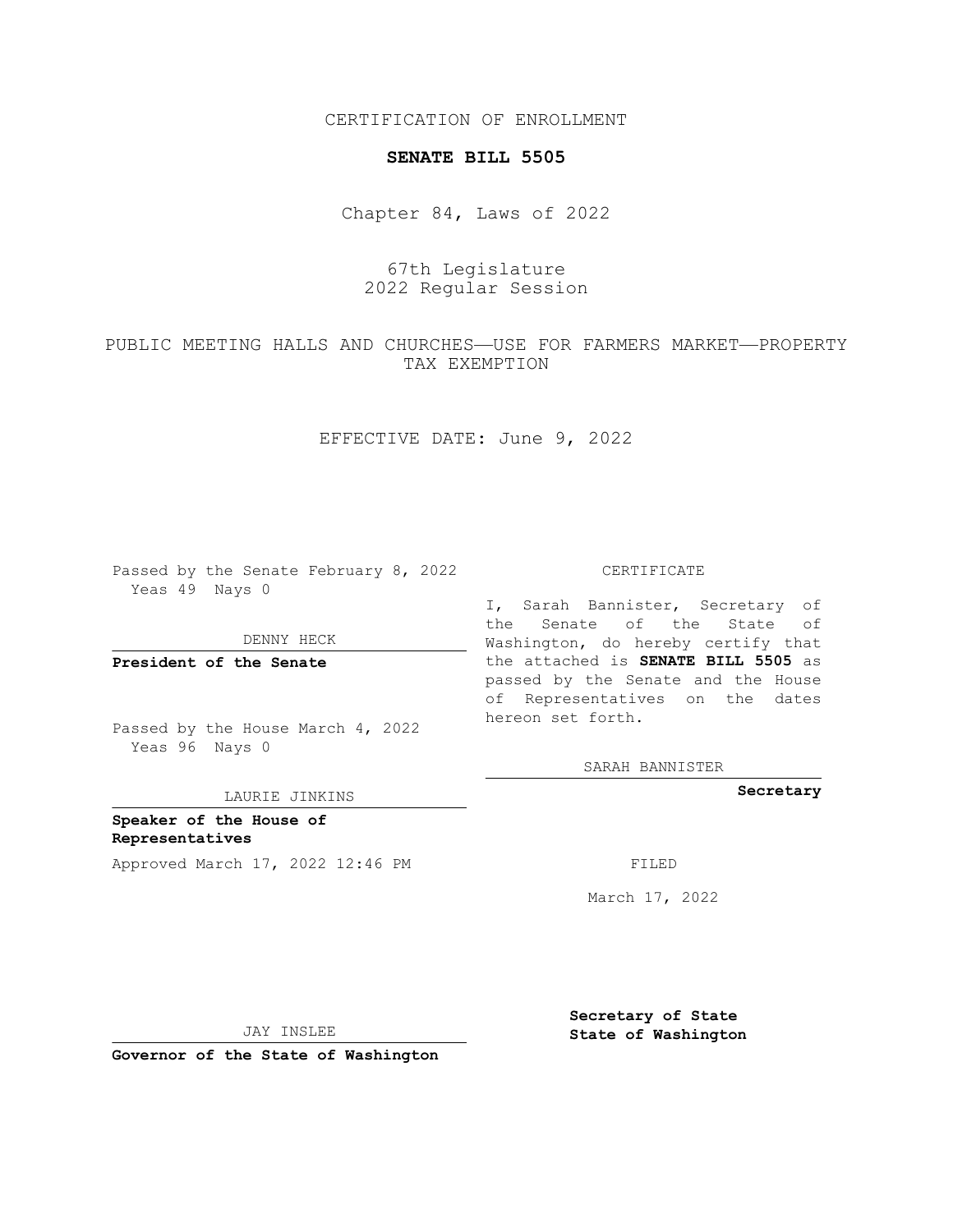## **SENATE BILL 5505**

Passed Legislature - 2022 Regular Session

**State of Washington 67th Legislature 2022 Regular Session**

**By** Senators Rolfes, Warnick, Hasegawa, Lovelett, Lovick, Mullet, Pedersen, Van De Wege, Wagoner, and C. Wilson

Prefiled 12/07/21. Read first time 01/10/22. Referred to Committee on Agriculture, Water, Natural Resources & Parks.

 AN ACT Relating to reinstating a property tax exemption for property owned by certain nonprofit organizations where a portion of 3 the property is used for the purpose of a farmers market; amending RCW 84.36.020 and 84.36.805; and creating new sections.

5 BE IT ENACTED BY THE LEGISLATURE OF THE STATE OF WASHINGTON:

6 **Sec. 1.** RCW 84.36.020 and 2014 c 99 s 3 are each amended to read 7 as follows:

8 The following real and personal property shall be exempt from 9 taxation:

 (1) All lands, buildings, and personal property required for necessary administration and maintenance, used, or to the extent used, exclusively for public burying grounds or cemeteries without discrimination as to race, color, national origin or ancestry;

 (2)(a) All churches, personal property, and the ground, not 15 exceeding five acres in area, upon which a church of any nonprofit recognized religious denomination is or must be built, together with a parsonage, convent, and buildings and improvements required for the maintenance and safeguarding of such property. The area exempted must 19 in any case include all ground covered by the church, parsonage, convent, and buildings and improvements required for the maintenance and safeguarding of such property and the structures and ground

p. 1 SB 5505.SL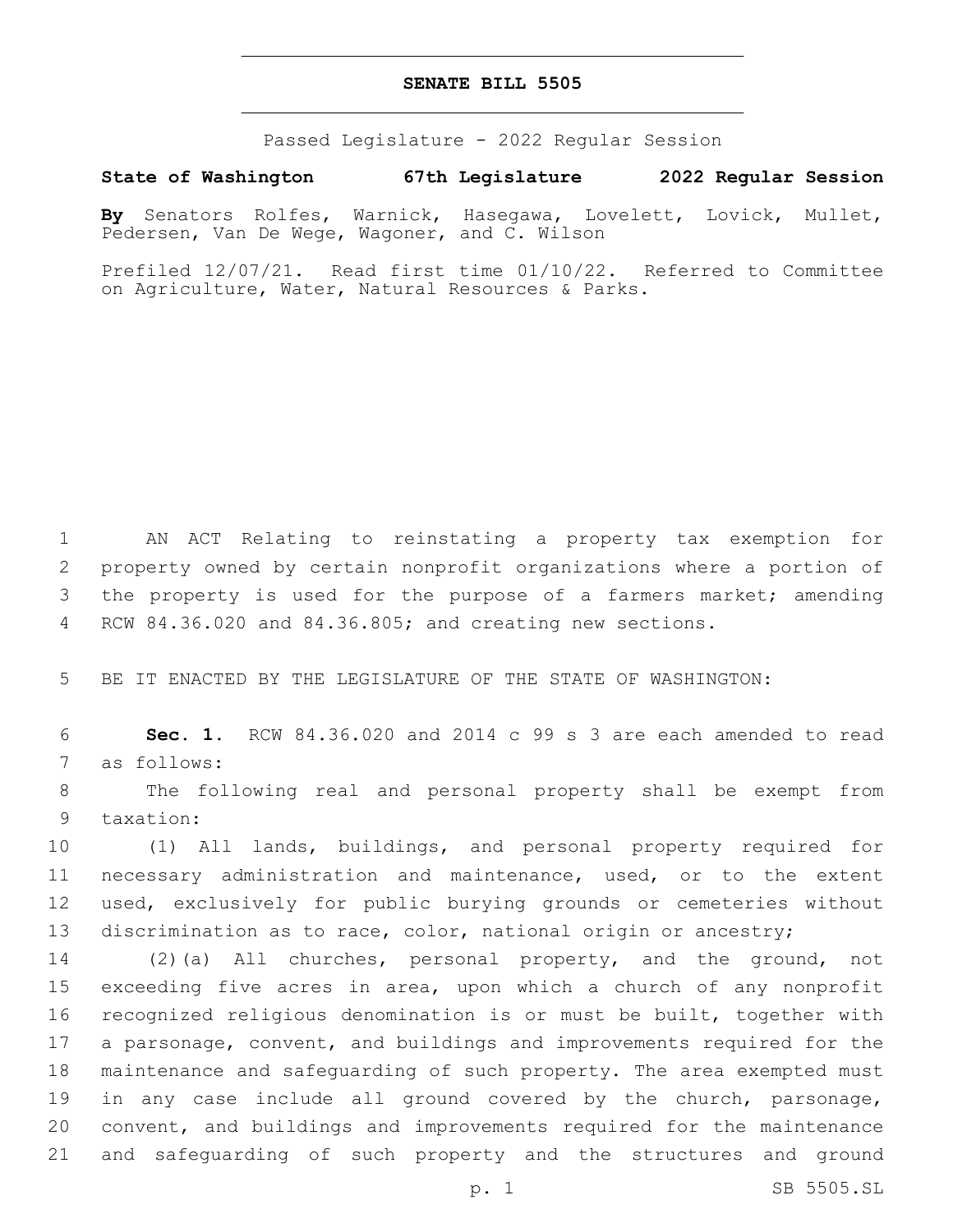necessary for street access, parking, light, and ventilation, but the area of unoccupied ground exempted in such cases, in connection with church, parsonage, convent, and buildings and improvements required for the maintenance and safeguarding of such property, shall not exceed the equivalent of one hundred twenty by one hundred twenty feet except where additional unoccupied land may be required to conform with state or local codes, zoning, or licensing requirements. The parsonage and convent need not be on land contiguous to the church property. Except as otherwise provided in this subsection, to be exempt the property must be wholly used for church purposes.

 (b) If the rental income or donations, if applicable, are reasonable and do not exceed the maintenance and operation expenses attributable to the portion of the property loaned or rented, the exemption provided by this subsection (2) is not nullified by:

 (i) The loan or rental of property otherwise exempt under this subsection (2) to a nonprofit organization, association, or 17 corporation, or school to conduct an eleemosynary activity;

 (ii) The rental or use of the property by any individual, group, 19 or entity, where such rental or use is not otherwise authorized by this subsection (2), for not more than fifty days in each calendar year, and the property is not used for pecuniary gain or to promote business activities for more than fifteen of the fifty days in each calendar year. The fifty and fifteen-day limitations provided in this subsection (2)(b)(ii) do not include days during which setup and takedown activities take place immediately preceding or following a meeting or other event by an individual, group, or entity using the 27 property as provided in this subsection (2)(b)(ii). The 15-day and 50-day limitations provided in this subsection (2)(b)(ii) do not 29 apply to the use of the property for pecuniary gain or for business activities if the property is used for activities related to a qualifying farmers market, as defined in RCW 66.24.170, and all income received from rental or use of the exempt property is used for 33 capital improvements to the exempt property, maintenance and 34 operation of the exempt property, or exempt purposes. The exempt property may be used for up to 53 days for the purposes of a 36 qualifying farmers market; or

 (iii) An inadvertent use of the property in a manner inconsistent with the purpose for which exemption is granted, if the inadvertent use is not part of a pattern of use. A pattern of use is presumed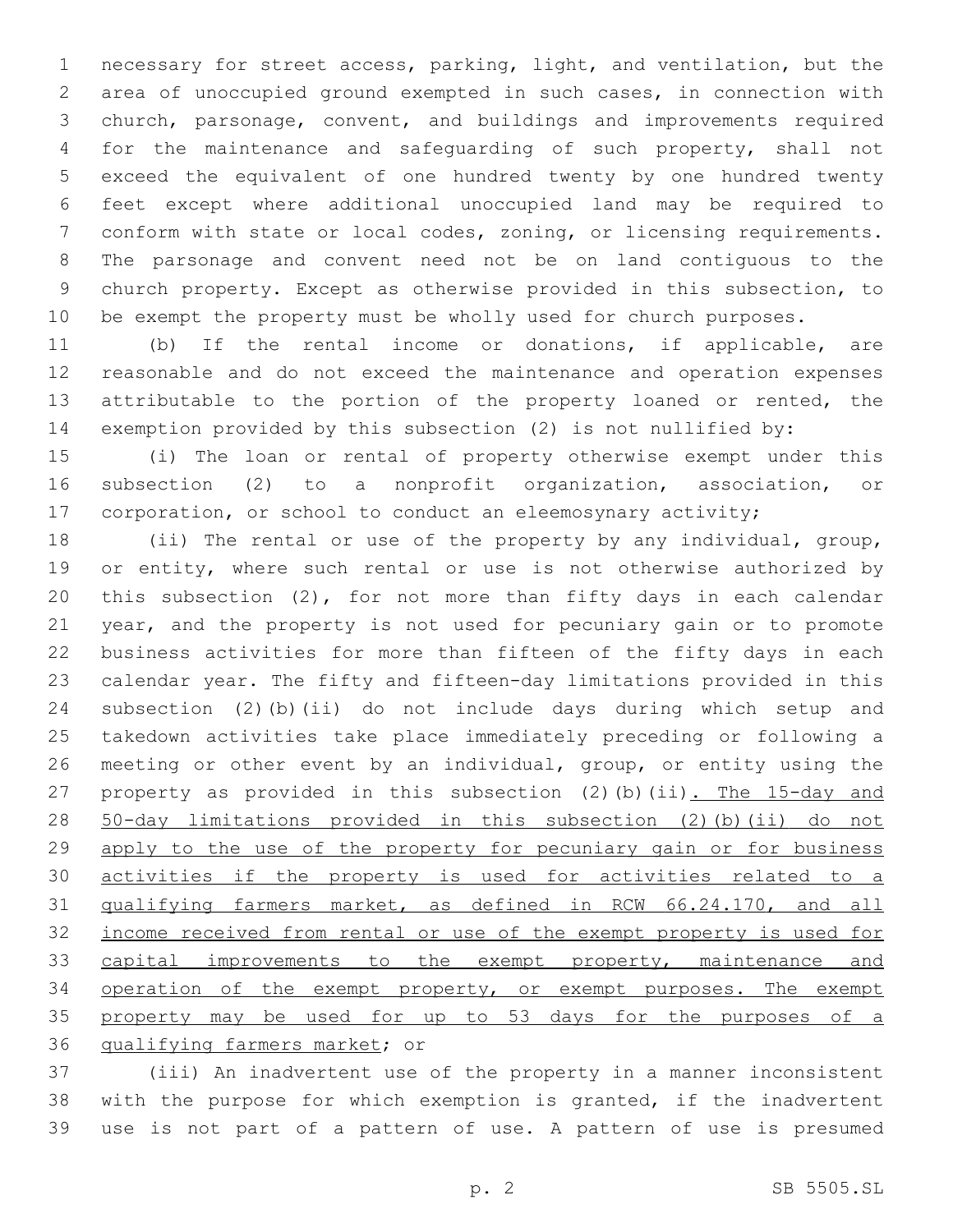when an inadvertent use is repeated in the same assessment year or in 2 two or more successive assessment years.

 **Sec. 2.** RCW 84.36.805 and 2016 c 217 s 3 are each amended to 4 read as follows:

 (1) In order to qualify for an exemption under this chapter, the nonprofit organizations, associations, or corporations must satisfy 7 the conditions in this section.

 (2) The property must be used exclusively for the actual operation of the activity for which exemption is granted, unless otherwise provided, and does not exceed an amount reasonably necessary for that purpose. Notwithstanding anything to the contrary 12 in this section:

 (a) The loan or rental of the property does not subject the 14 property to tax if:

 (i) The rents and donations received for the use of the portion of the property are reasonable and do not exceed the maintenance and operation expenses attributable to the portion of the property loaned 18 or rented; and

 (ii) Except for the exemptions under RCW 84.36.030(4), 84.36.037, 84.36.050, and 84.36.060(1) (a) and (b), the property would be exempt from tax if owned by the organization to which it is loaned or 22 rented;

 (b) The use of the property for fund-raising events does not subject the property to tax if the fund-raising events are consistent with the purposes for which the exemption is granted or are conducted by a nonprofit organization. If the property is loaned or rented to conduct a fund-raising event, the requirements of (a) of this 28 subsection  $(2)$  apply;

 (c) An inadvertent use of the property in a manner inconsistent with the purpose for which exemption is granted does not subject the property to tax, if the inadvertent use is not part of a pattern of use. A pattern of use is presumed when an inadvertent use is repeated in the same assessment year or in two or more successive assessment 34 years.

 (3) The facilities and services must be available to all regardless of race, color, national origin or ancestry.

 (4) The organization, association, or corporation must be duly licensed or certified where such licensing or certification is 39 required by law or requlation.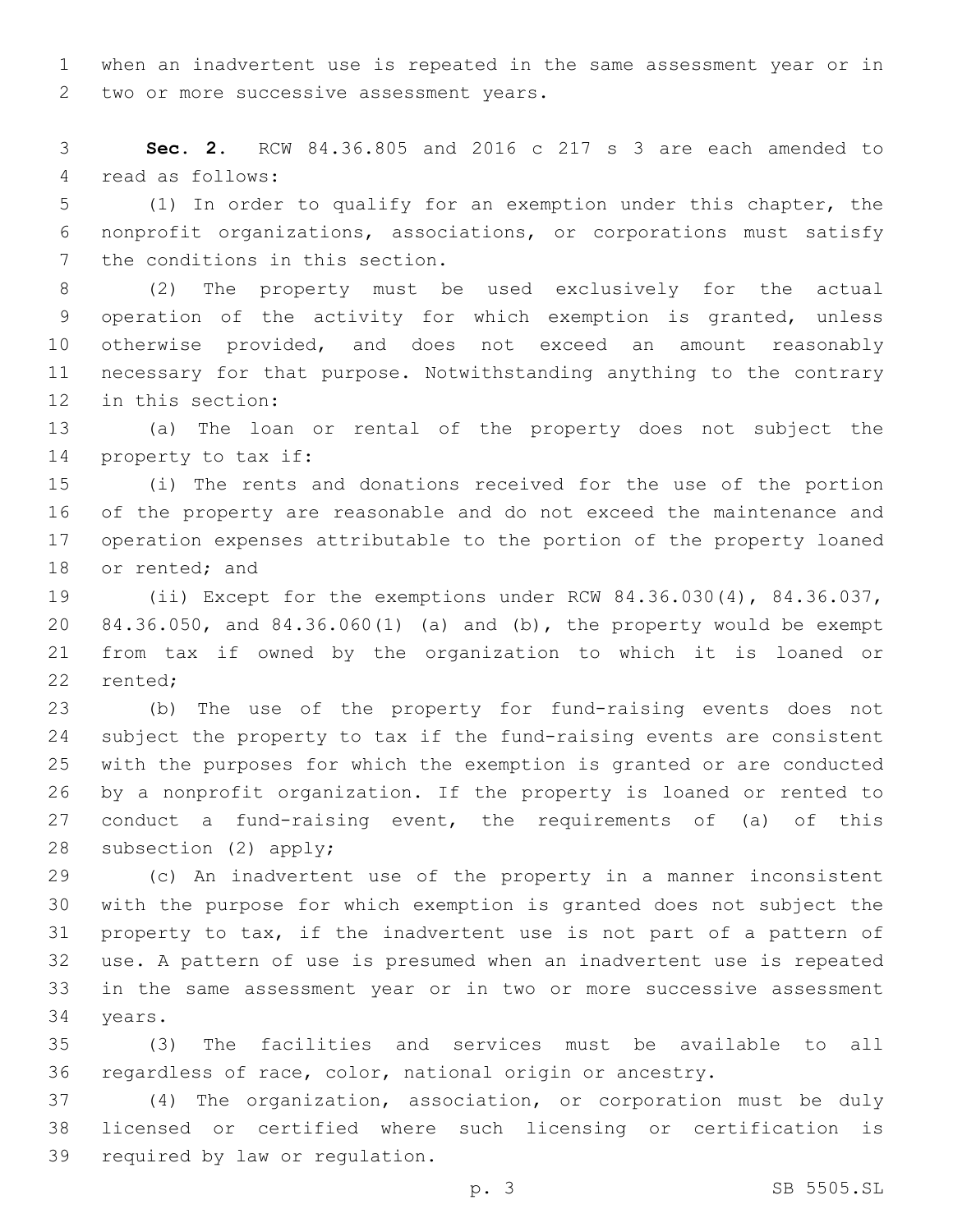(5) Property sold to organizations, associations, or corporations with an option to be repurchased by the seller does not qualify for exempt status. This subsection does not apply to property sold to a nonprofit entity, as defined in RCW 84.36.560(7), by:

 (a) A nonprofit as defined in RCW 84.36.800 that is exempt from income tax under 26 U.S.C. Sec. 501(c) of the federal internal 7 revenue code;

 (b) A governmental entity established under RCW 35.21.660, 9 35.21.670, or 35.21.730;

(c) A housing authority created under RCW 35.82.030;

 (d) A housing authority meeting the definition in RCW 12  $35.82.210(2)(a);$  or

(e) A housing authority established under RCW 35.82.300.

 (6) The department must have access to its books in order to determine whether the nonprofit organization, association, or corporation is exempt from taxes under this chapter.

 (7) This section does not apply to exemptions granted under RCW 84.36.020, 84.36.032, 84.36.250, 84.36.049, and 84.36.480(2).

 (8)(a) The use of property exempt under this chapter, other than as specifically authorized by this chapter, nullifies the exemption otherwise available for the property for the assessment year. However, the exemption is not nullified by the use of the property by any individual, group, or entity, where such use is not otherwise 24 authorized by this chapter, for not more than fifty days in each calendar year, and the property is not used for pecuniary gain or to promote business activities for more than fifteen of the fifty days in each calendar year. The fifty and fifteen-day limitations provided in this subsection (8)(a) do not include days during which setup and takedown activities take place immediately preceding or following a meeting or other event by an individual, group, or entity using the 31 property as provided in this subsection  $(8)(a)$ .

 (b) If uses of the exempt property exceed the fifty and fifteen- day limitations provided in (a) of this subsection (8) during an assessment year, the exemption is removed for the affected portion of 35 the property for that assessment year.

 (c) The 15-day and 50-day limitations provided in (a) of this subsection (8) do not apply to property exempt under RCW 84.36.037 if the property is used for activities related to a qualifying farmers market, as defined in RCW 66.24.170, and all income received from rental or use of the exempt property is used for capital improvements